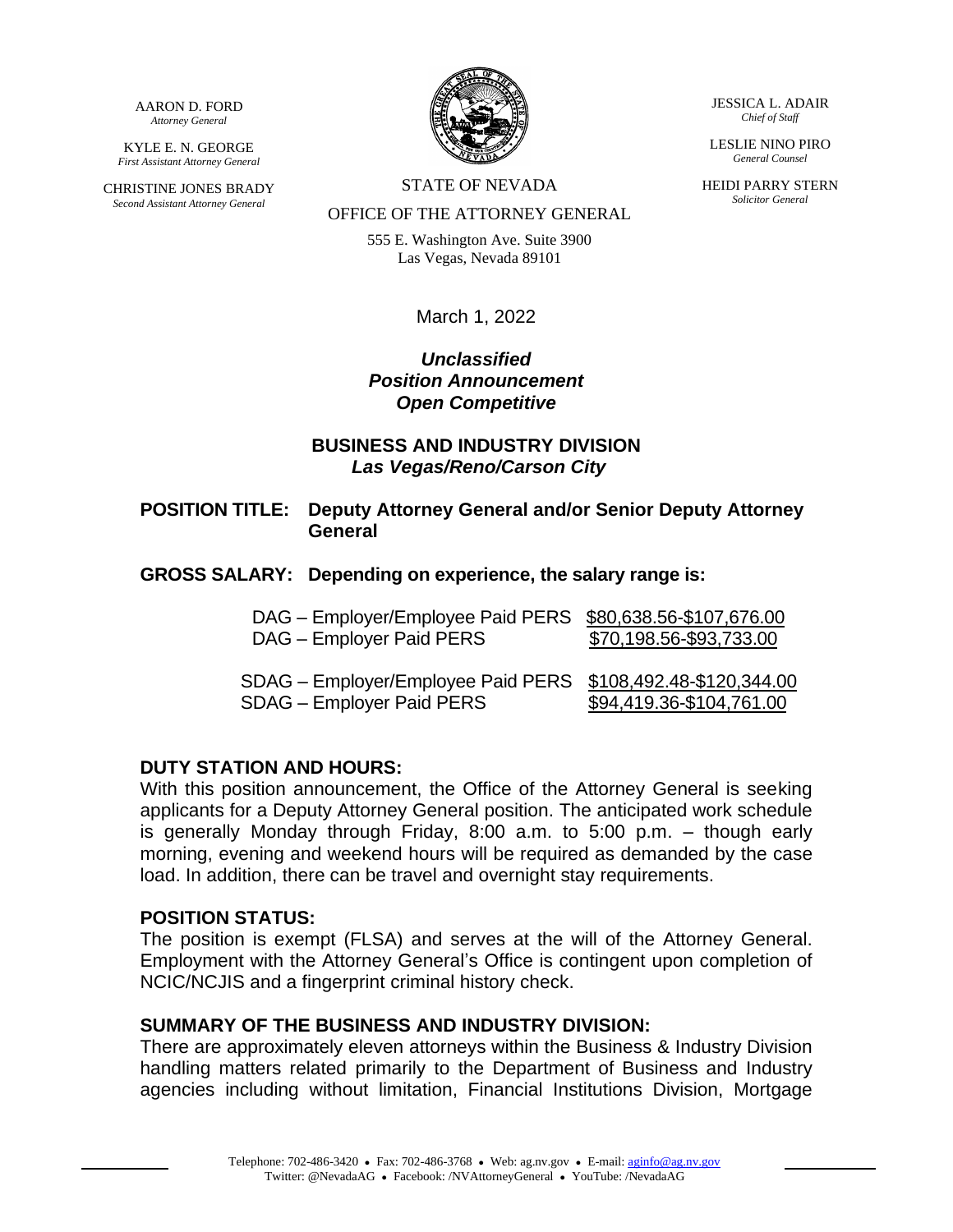Lending Division, Taxicab Authority and Real Estate Division. The Division also represents the Secretary of State's Office, the Treasurer's Office, the Silver State Health Insurance Exchange and the Public Employees Benefits Program. The representation provided by the attorneys in this division routinely involves the prosecution of administrative cases and the resulting Chapter 233B petitions for judicial review. Attorneys in this division also defend state agencies in litigation matters before the district courts and handle appeals. In addition to carrying an active case load, the attorney's field legal questions from public officials and agencies and provide day-to-day legal advice and representation.

# **POSITION CHARACTERISTICS:**

The position of Deputy Attorney General will advise and assist several agency clients, prosecute regulatory violations, assist with review and approval of contracts, act as board counsel and give guidance on open meeting law and regulation-making questions, draft regulations, and represent agencies in judicial review proceedings, litigation and appellate matters.

# **QUALIFICATIONS**

### **MINIMUM EDUCATION AND BACKGROUND:**

Graduation from an accredited four-year college or university and graduation from an accredited law school is required. Candidates must be admitted to the State Bar of Nevada and be eligible to practice law before all courts, federal and state, in the State of Nevada and the Ninth Circuit Court of Appeals.

# **KNOWLEDGE AND SKILLS REQUIRED:**

Applicants must have or develop knowledge of administrative law and practice. It is of particular importance for applicants to have or develop a working knowledge of Chapter 233B of the NRS (Nevada's Administrative Procedures Act). The position will require the development of proficiency with regard to the specific statutes and regulations for several clients. The position also requires knowledge of computer word processing applications, particularly as related to the performance of legal research and writing and use of Westlaw and Word applications. The position further requires knowledge of the rules and cannons of ethics applicable to the practice of law. Candidates must be highly professional, self-motivated, well-organized, and punctual.

### **PHYSICAL DEMANDS:**

The position requires the requisite mobility to work in a typical office setting and to use standard office equipment. The position requires a working knowledge of Westlaw and Word and typing skills sufficient for independent document production. The position requires some travel to client offices, facilities, and the federal and state courts in various parts of Nevada and the nation. The position also requires vision capable of reading extensive printed materials, and material on a standard size computer screen, and unimpaired hearing and speech sufficient to clearly and effectively communicate, in-person and remotely, in and from various venues and locations. Candidates must be able to speak in a clear and understandable manner, and to hear and respond to questions posed.